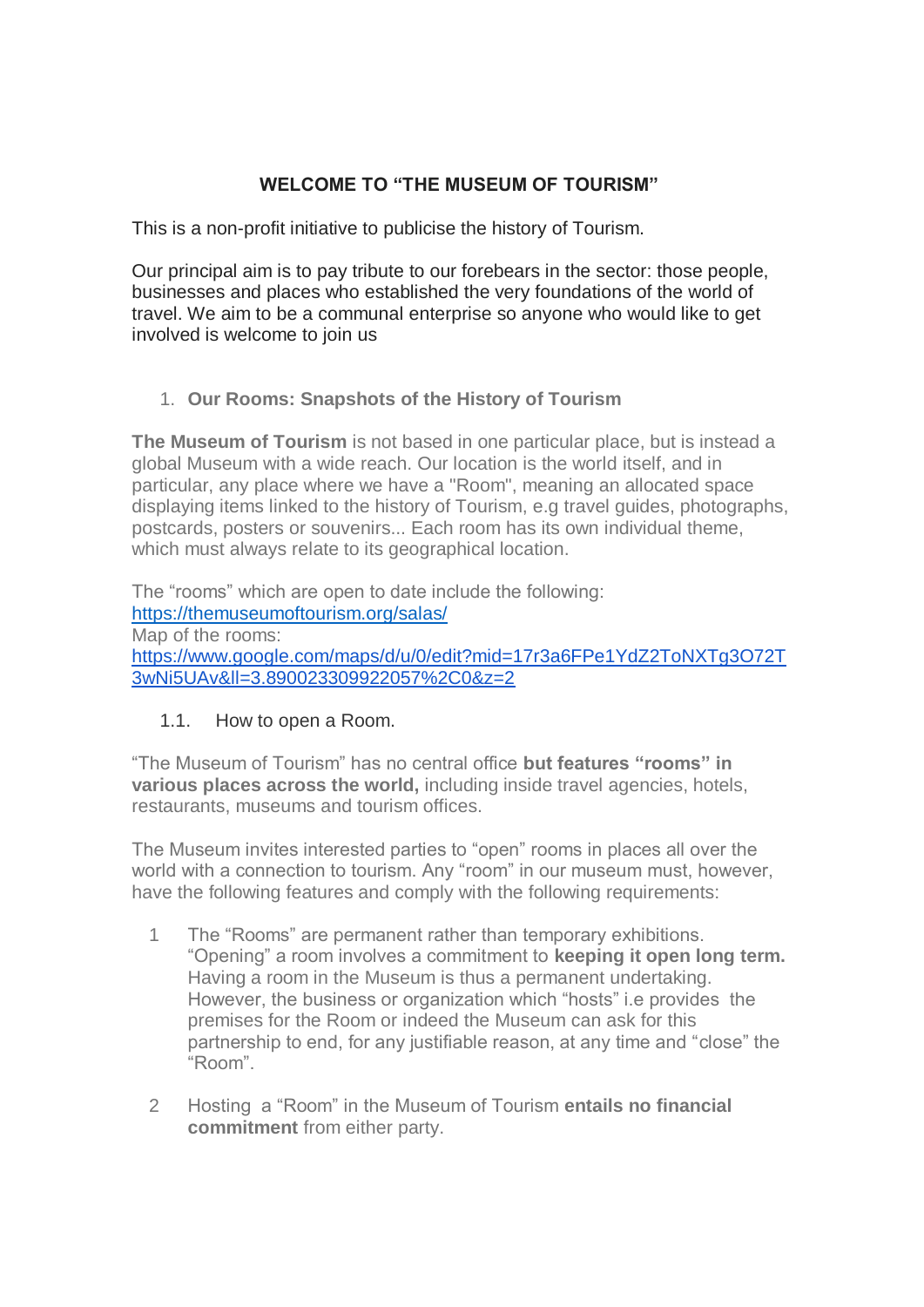- 3 The business or organization hosting the "Room" must commit to ensuring that the room is in a **visible place, remains clean, is secure, well-lit, furnished with interesting contents and properly looked after.** Every "Room" should have a supervisor tasked with its upkeep and ensuring it remains in good condition.
- 4 Each "Room" is to be dedicated to **a theme linked to the history of tourism,** to be chosen by the hosting company / organization. This theme may be very specific (e.g. the story of the founder of the business) or very general (e.g. the history of tourism in a given country or the history of travelers).
- 5 The space used may be a wall, but the most usual format for a "Room" is a display cabinet in which items are showcased. The display cabinets hosting "rooms" at present **come in a variety of shapes and styles, as**  determined by the place they are located in. The display cabinet must be provided by the hosting company or organization. It is also possible for another business to provide the display cabinet to the business or organization hosting the "Room". In this case, the provenance of the cabinet must be stated in the sign describing the Room.
- 6 Although display cabinets may come in many different shapes and sizes, **all should be clearly visible, shut securely and feature a cold internal lighting system.**
- 7 The display space should include items related to the cabinet's theme, including photos, postcards, books, travel guides, souvenirs, tourist information and posters. **It is up to the "Room Supervisor" to choose the contents and provide the items in question.** The cabinet contents never become property of the Museum. In certain circumstances, the Museum of Tourism may make a financial contribution to supplement the contents of the Room.
- 8 The Room must be identified with a number which will appear on a poster of **DIN A3 size** provided in a standardized format by the Museum. The poster should include information about the Museum, including about its website and social media in English and also in the language of the country where the Room is located.
- 9 It is the duty of the "Museum of Tourism" to ensure that each Room is part of the Museum, by providing information about each room on its website and social media. Thus, the "supervisor" of each room and the company/organisation hosting the Room become Museum associates, alongside all those who make the Museum's existence possible.